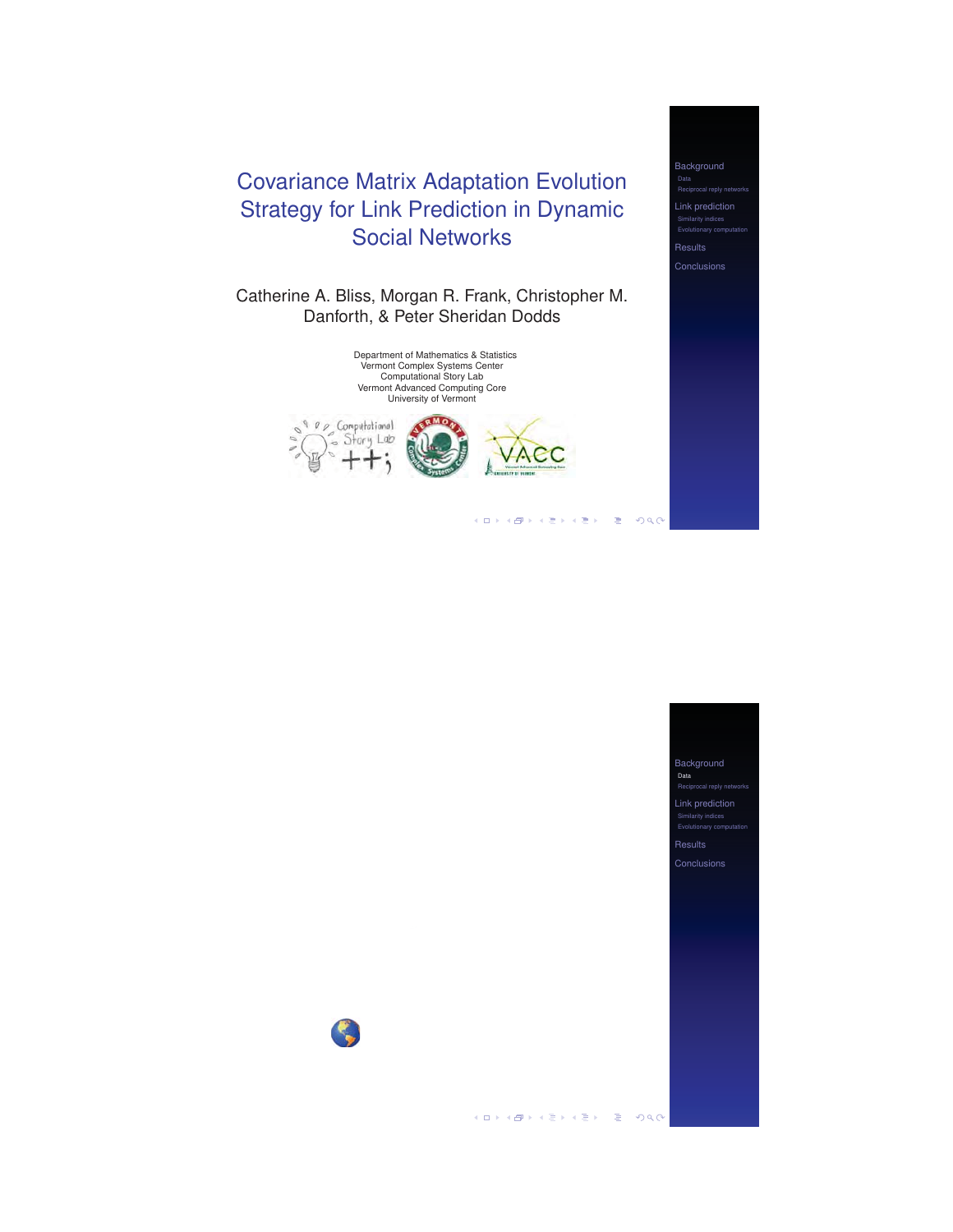Background Data Reciprocal reply networks Similarity indices Evolutionary computation



KOKKØKKEKKEK E DAG

 $\left[\frac{v}{v}\right]$ 

Background Data Reciprocal reply networks Similarity indices Evolutionary computation

KOKK@KKEKKEK E DAG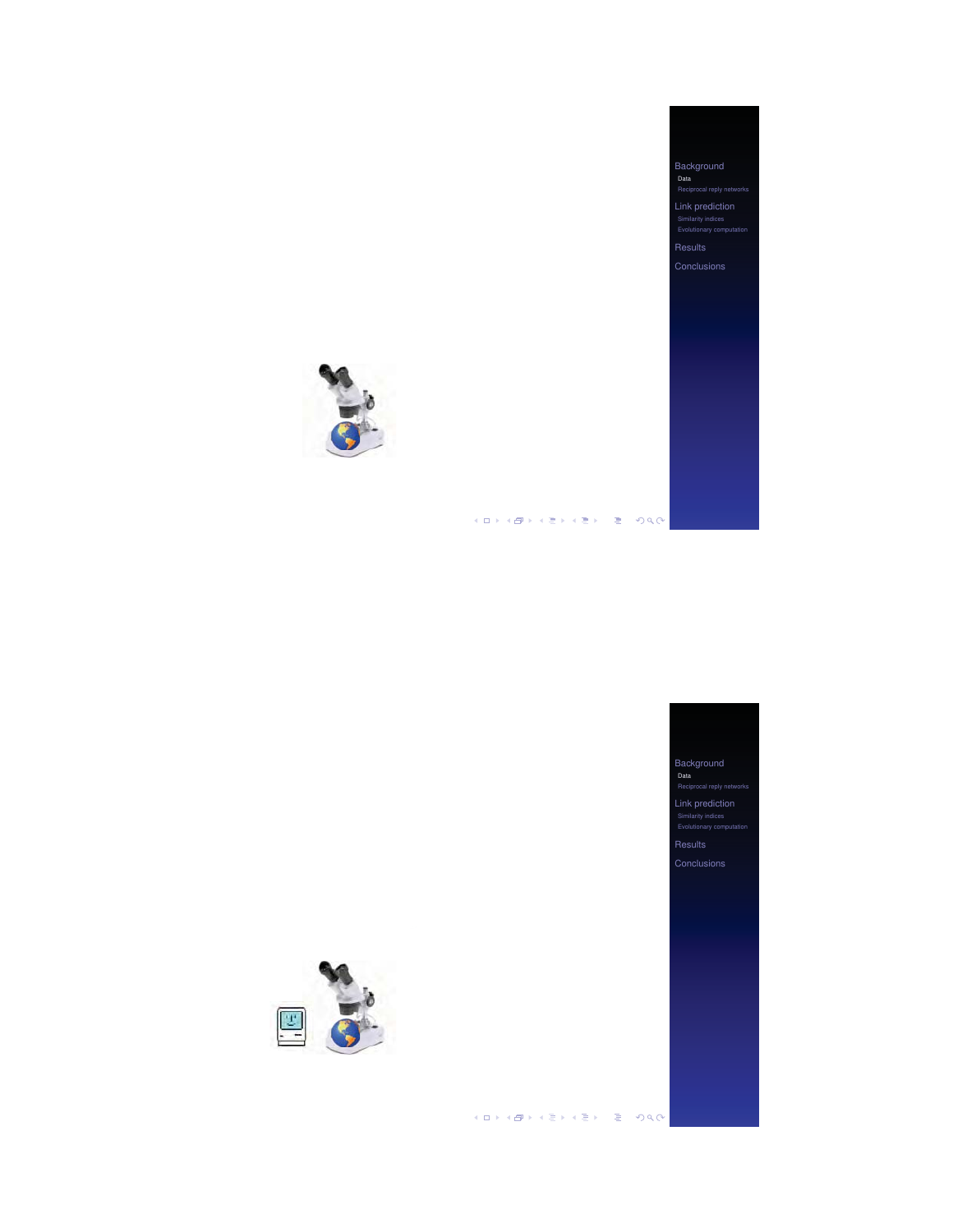Background Data Reciprocal reply networks Similarity indices Evolutionary computation



KOKKØKKEKKEK E DAG





KOKK@KKEKKEK E 1990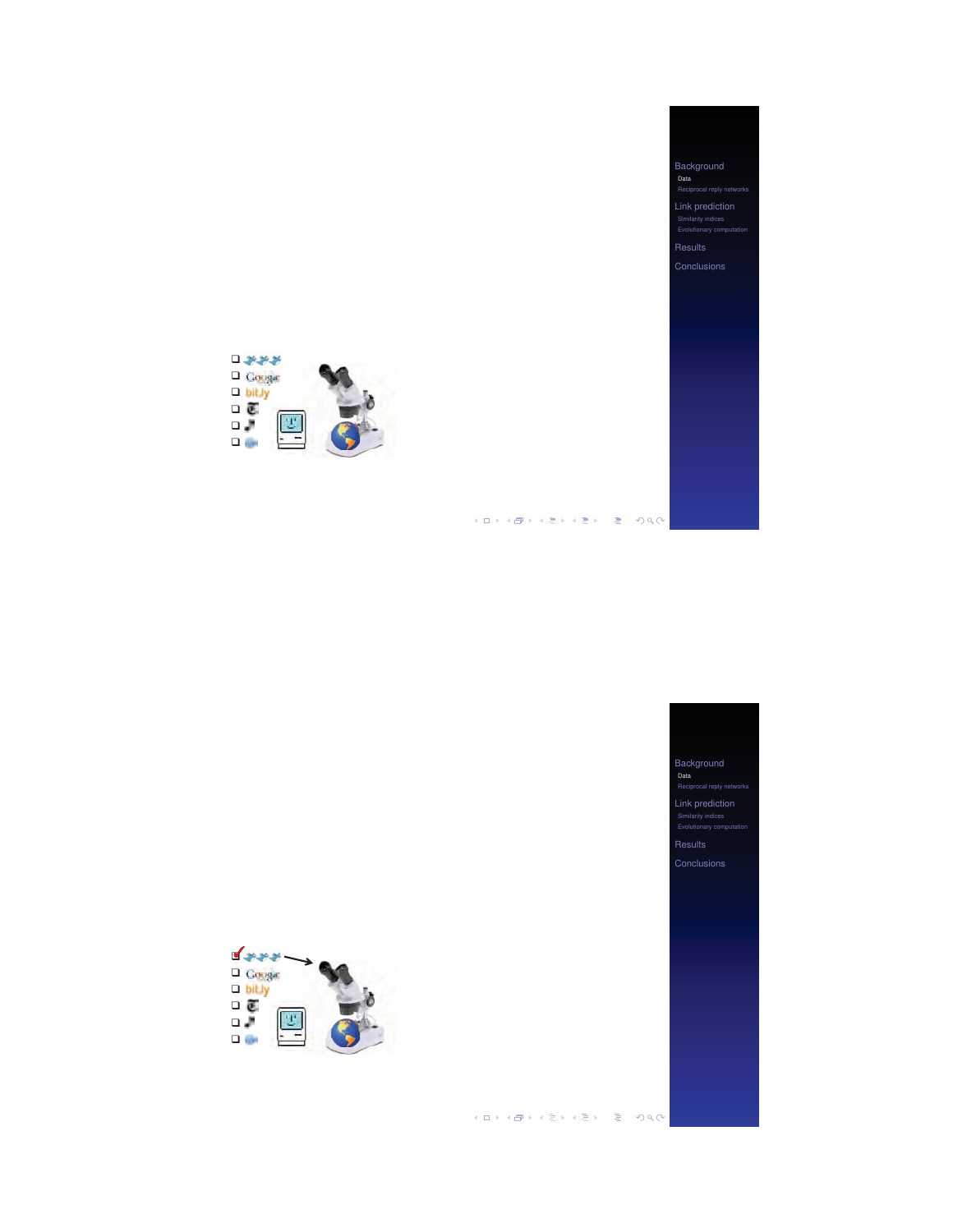



40,000 tweets (100MB) / min. 50 million tweets (150GB) / day 50 billion tweets (100TB) / 5+ years

## K ロ K (日) K (日) K (日) K (日) K (日) K (日) K (日) K (日) K (日) K (日) K (日) K (日)



Background Reciprocal reply networks Link prediction Evolutionary co Results **Conclusions** 

メロトメタトメミドメミド (ミ) の女々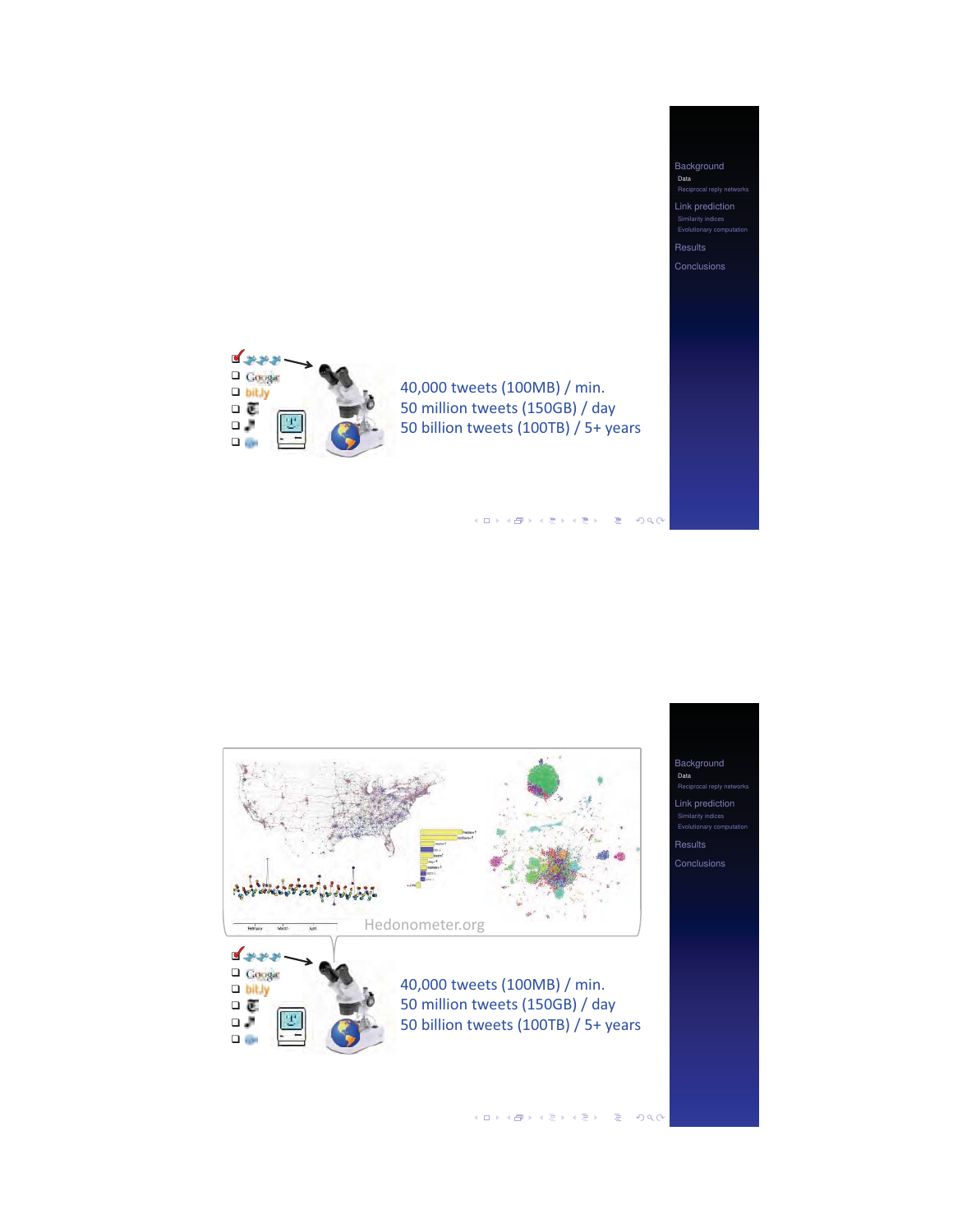

 $^1$ C. A. Bliss, I. M. Kloumann, K. D. Harris, C. M. Danforth & P. S. Dodds. 2012. Twitter reciprocal<br>reply networks exhibit assortativity with respect to happiness, Journal of Computational Science  $\ge$  $000$ 

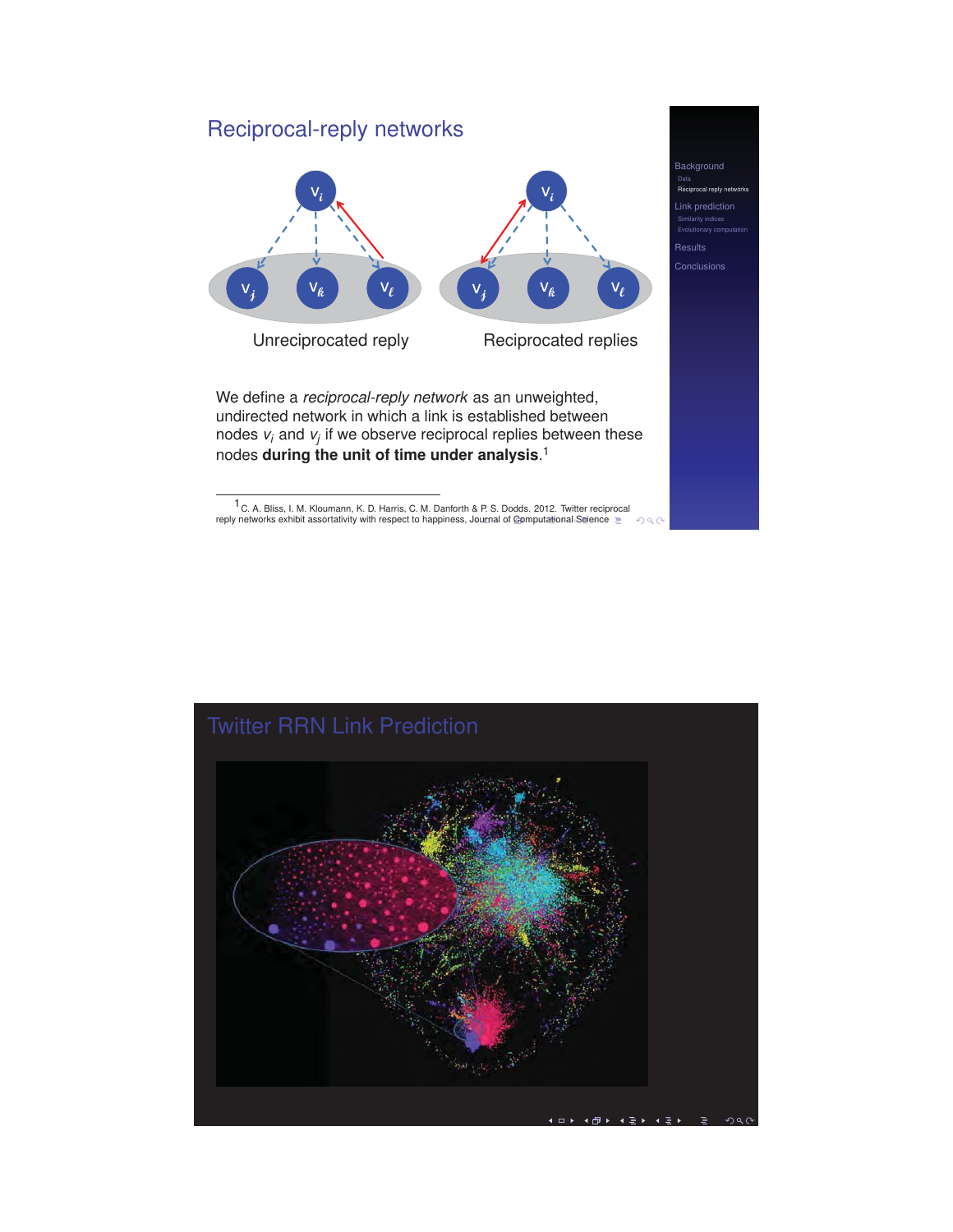

- **Liben-Nowell & Kleinberg** (2007) author collaboration networks ( $N \propto 10^3$ )
- Use similarity indices to rank the most likely occurring top *N* links



Background Reciprocal reply networks Link prediction Similarity indices Evolutionary computation Results **Conclusions**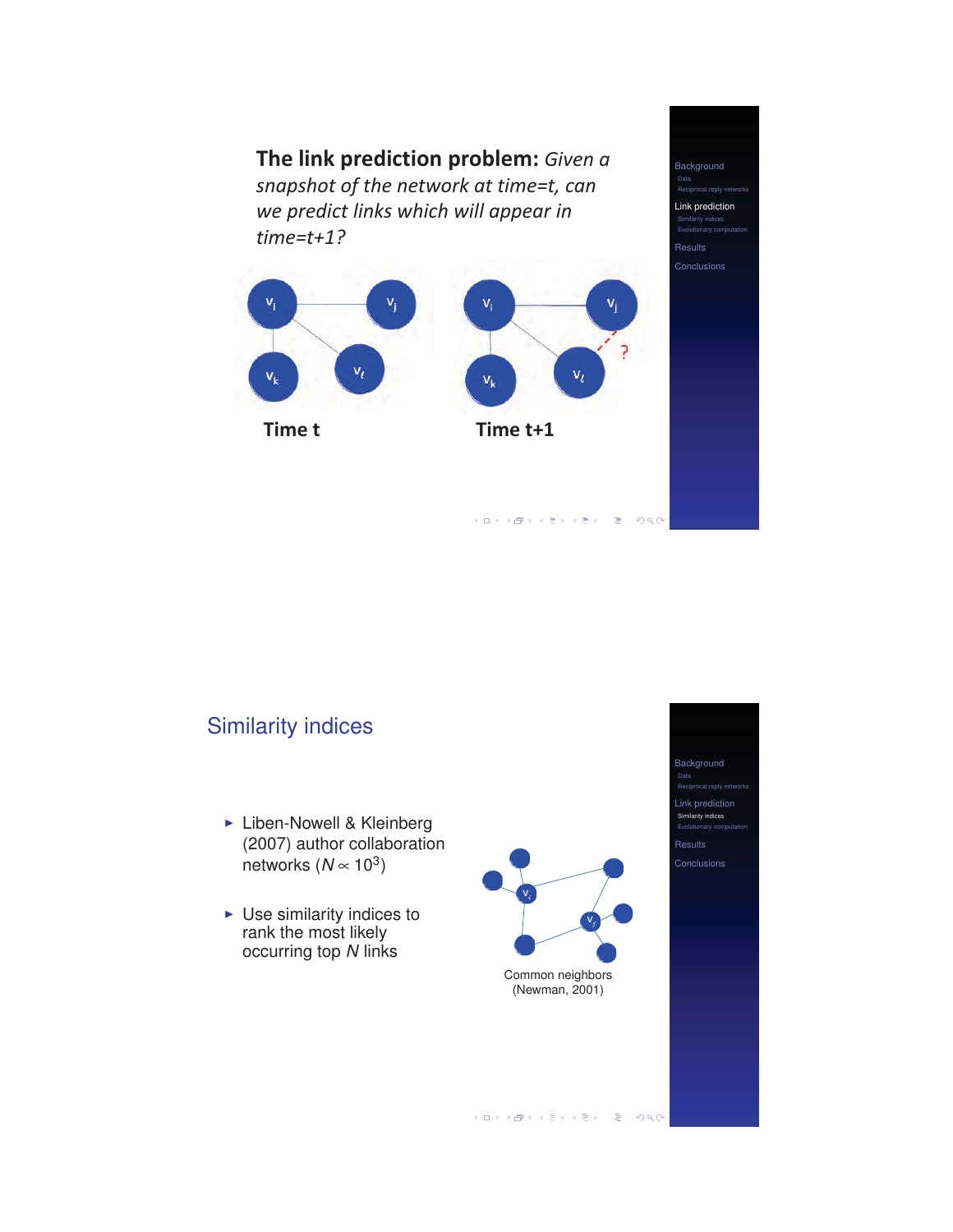- **Liben-Nowell & Kleinberg** (2007) author collaboration networks ( $N \propto 10^3$ )
- Use similarity indices to rank the most likely occurring top *N* links  $C(u, v) = |Γ(u) ∩ Γ(v)|$



KOKK@KKEKKEK E 1990

Background Data Reciprocal reply networks Link prediction Similarity indices Evoluti Results

# Similarity indices

- **Liben-Nowell & Kleinberg** (2007) author collaboration networks ( $N \propto 10^3$ )
- Use similarity indices to rank the most likely occurring top *N* links  $C(u, v) = |Γ(u) ∩ Γ(v)|$



Background Reciprocal reply networks Link prediction Similarity indices Evolutionary computation Results **Conclusions**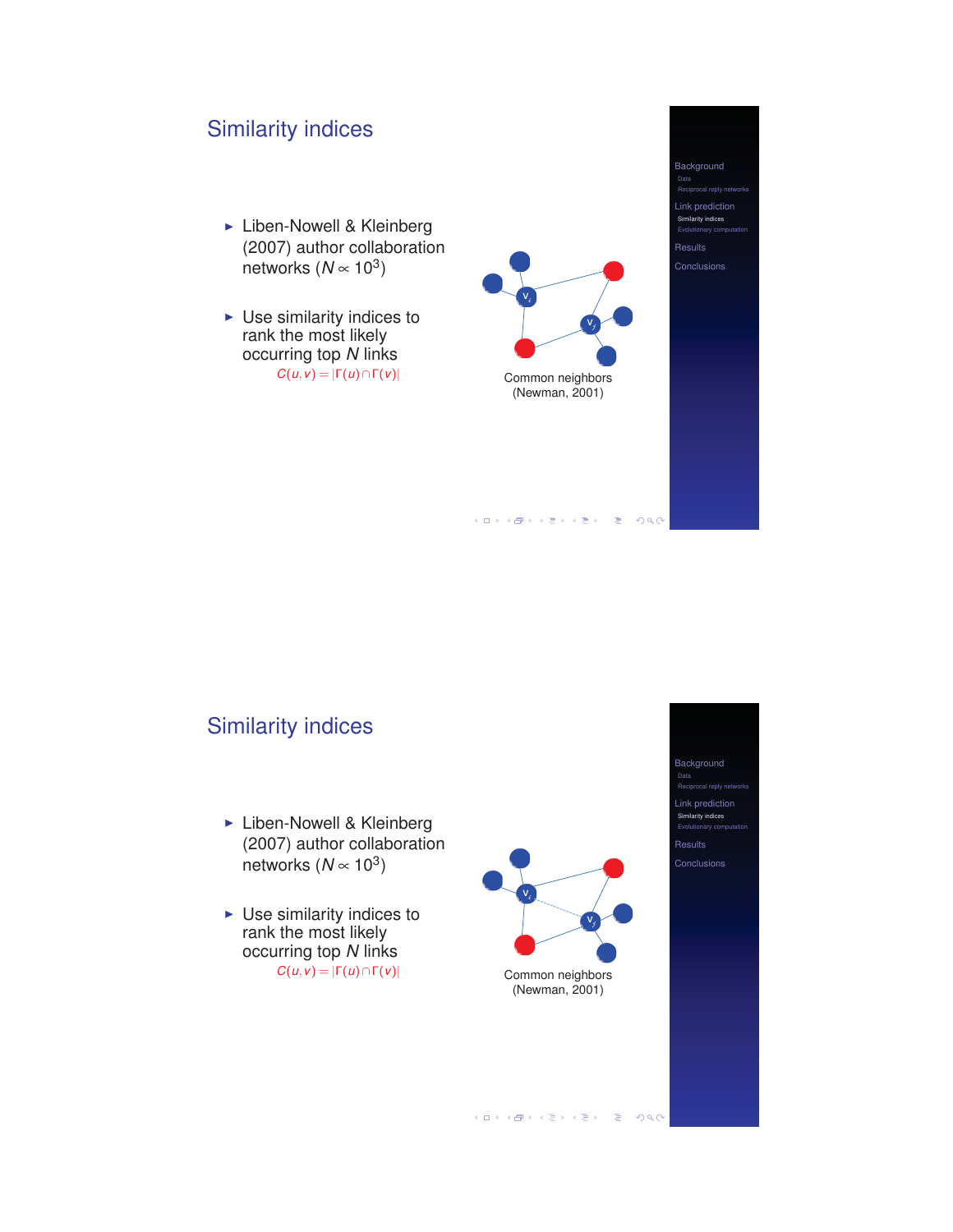- **Liben-Nowell & Kleinberg** (2007) author collaboration networks ( $N \propto 10^3$ )
- Use similarity indices to rank the most likely occurring top *N* links  $C(u, v) = |Γ(u) ∩ Γ(v)|$

$$
R(u,v)=\sum_{z\in\Gamma(u)\cap\Gamma(v)}\frac{1}{|\Gamma(z)|}
$$





Resource Allocation (Zhou, Lu, & Zhang, 2009)

KOKK@KKEKKEK E 1990

#### Similarity indices

- **Liben-Nowell & Kleinberg** (2007) author collaboration networks ( $N \propto 10^3$ )
- ► Use similarity indices to rank the most likely occurring top *N* links  $C(u, v) = |\Gamma(u) ∩ Γ(v)|$

$$
R(u, v) = \sum_{z \in \Gamma(u) \cap \Gamma(v)} \frac{1}{|\Gamma(z)|}
$$
  

$$
W(u, v) = 1 - \frac{1}{2} \sum |f_{u,n} - f_{v,n}|
$$



Background Reciprocal reply networks Link prediction Similarity indices Evolutionary computation Results **Conclusions** 

Background Reciprocal reply networks Link prediction Similarity indices Evolutionary computation Results

**KID KIN KE KE KE → E 1090**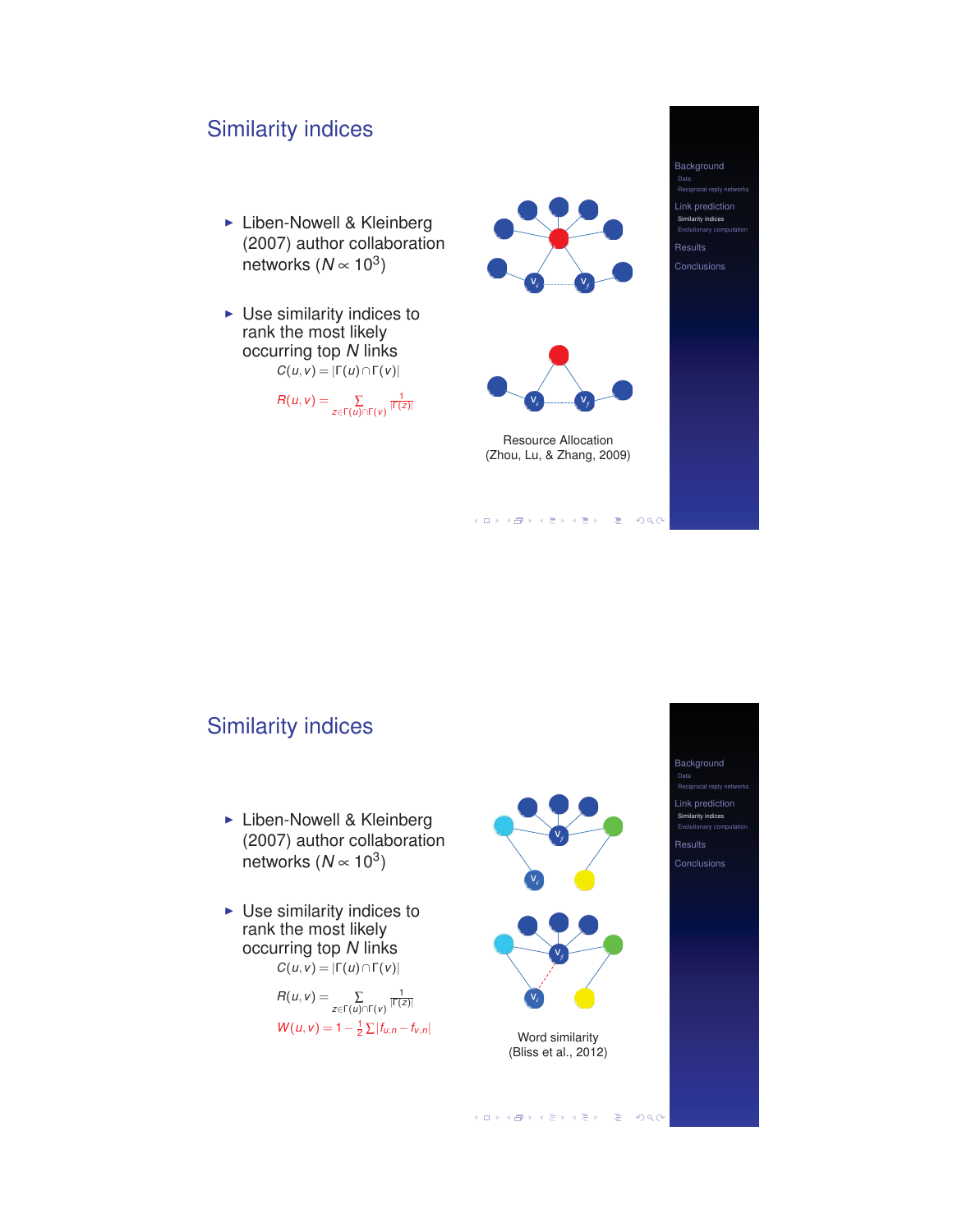| Common neighbors       | $C(u, v) =  \Gamma(u) \cap \Gamma(v) $                                                                                                                                                                                                                      |     | Background                                     |
|------------------------|-------------------------------------------------------------------------------------------------------------------------------------------------------------------------------------------------------------------------------------------------------------|-----|------------------------------------------------|
| Jacard                 | $J(u, v) = \frac{ \Gamma(u) \cap \Gamma(v) }{ \Gamma(u) \cup \Gamma(v) }$                                                                                                                                                                                   |     | Data<br>Reciprocal reply networks              |
| Adamic-Adar            | $A(u,v) = \sum_{z \in \Gamma(u) \cap \Gamma(v)} \frac{1}{log( \Gamma(z) )}$                                                                                                                                                                                 |     | Link prediction                                |
| Pref Attachment        | $Pr(u, v) = k_u \times k_v$                                                                                                                                                                                                                                 |     | Similarity indices<br>Evolutionary computation |
| Hub promoted           | $Hp(x, y) = \frac{ \Gamma(u) \cap \Gamma(v) }{\min\{k_u, k_v\}}$                                                                                                                                                                                            |     | Results                                        |
| Hub depressed          | $Hd(u, v) = \frac{ \Gamma(u) \cap \Gamma(v) }{\max\{k_U, k_V\}}$                                                                                                                                                                                            |     |                                                |
|                        |                                                                                                                                                                                                                                                             |     | Conclusions                                    |
| LHN                    | $L(u, v) = \frac{ \Gamma(u) \cap \Gamma(v) }{k u k v}$                                                                                                                                                                                                      |     |                                                |
| Salton                 | $Sa(u, v) = \frac{ \Gamma(u) \cap \Gamma(v) }{\sqrt{k u k v}}$                                                                                                                                                                                              |     |                                                |
| Sorenson               | $\mathcal{S}o(u,v)=\frac{2 \Gamma(u)\cap\Gamma(v) }{k_{u}+k_{v}}$                                                                                                                                                                                           |     |                                                |
| Resource Allocation    | $R(u,v) = \sum_{z \in \Gamma(u) \cap \Gamma(v)} \frac{1}{ \Gamma(z) }$                                                                                                                                                                                      |     |                                                |
| Average Path Weight    | $P(u, v) = \frac{\sum\limits_{p \in \mathcal{P}_2(u, v) \cup \mathcal{P}_3(u, v)} w_p}{\frac{\sum\limits_{p \in \{u, v\} \cup \mathcal{P}_3(u, v) \cup \mathcal{P}_4(u, v)}{\sum\limits_{p \in \{u, v\} \cup \mathcal{P}_2(u, v) \cup \mathcal{P}_4(u, v)}$ |     |                                                |
| Katz                   | $K = \sum_{n=1}^{\infty} \beta^n A^n$<br>$T(u, v) = 1 - \frac{ T(u) - T(v) }{\max\{ T(a) - T(b) \}}$ <sub>a,b∈</sub> v                                                                                                                                      |     |                                                |
| Tweet count similarity |                                                                                                                                                                                                                                                             |     |                                                |
| Word similarity        | $W(u, v) = 1 - \frac{1}{2} \sum_{n=1}^{50000}  f_{u,n} - f_{v,n} $                                                                                                                                                                                          |     |                                                |
| Happiness similarity   | $H(u, v) = 1 - \frac{ h(u) - h(v) }{\max\{ h(a) - h(b) \}_{a, b \in V}}$                                                                                                                                                                                    |     |                                                |
| Id similarity          | $I(u, v) = 1 - \frac{ d(u)-d(v) }{\max\{ d(a)-d(b) \}}$                                                                                                                                                                                                     |     |                                                |
|                        | イロト イ母 トイヨ トイヨ トーヨー                                                                                                                                                                                                                                         | つくい |                                                |

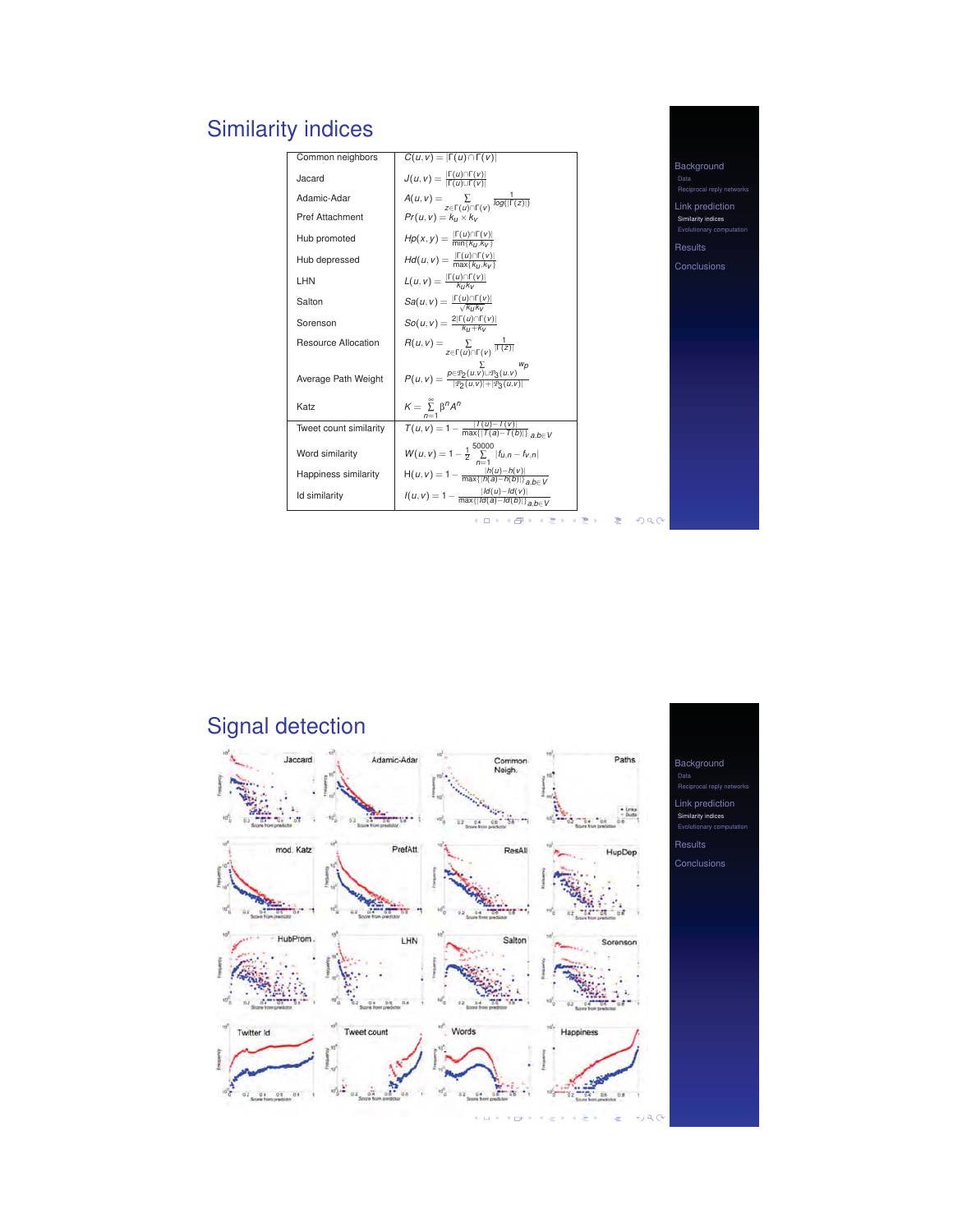





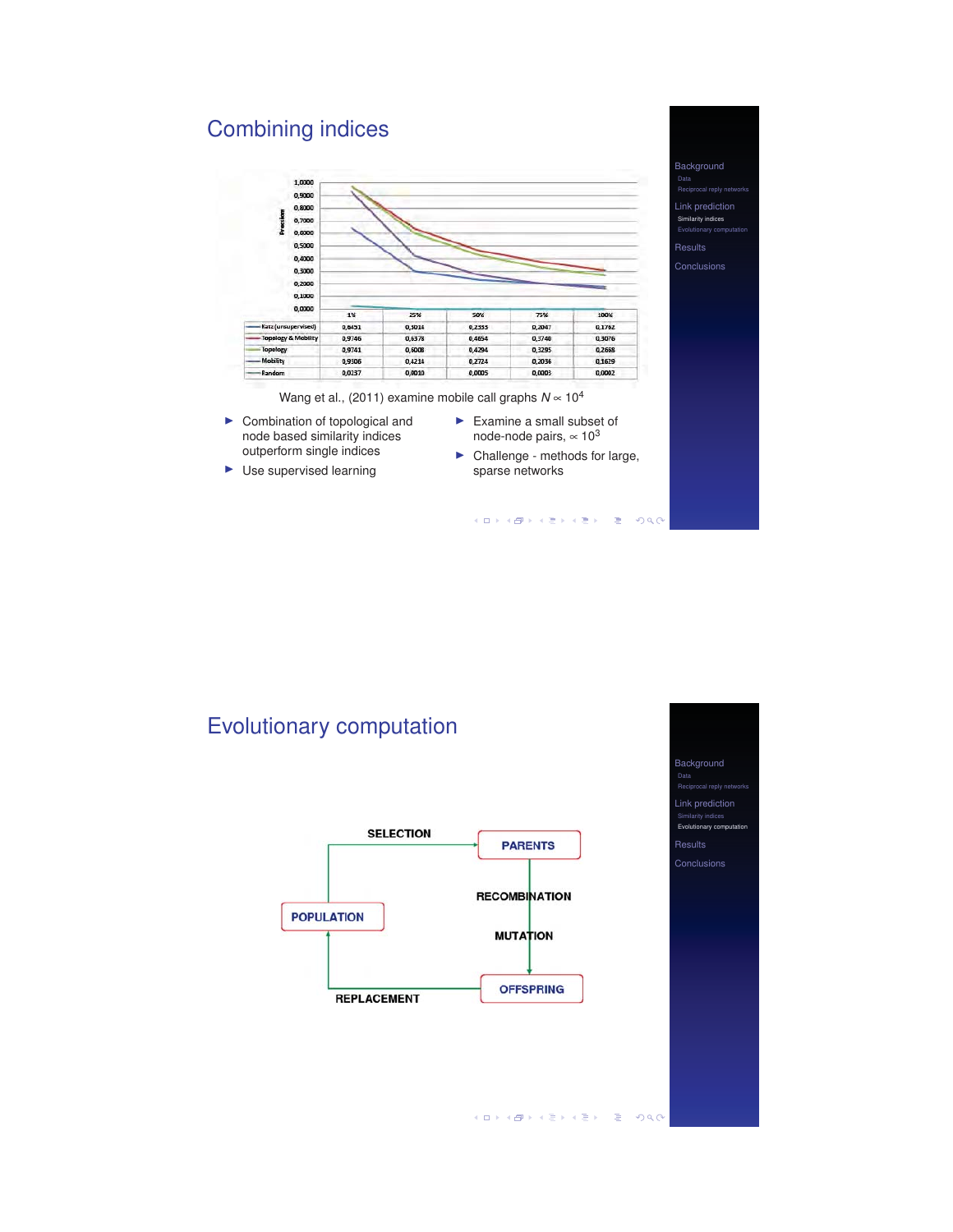#### CMA-ES implementation<sup>2</sup>

#### **Individua**l An individual or candidate solution is a vector,  $\vec{w} \in \mathbb{R}^{16}$ .  $\overline{A}$  $\mathsf{C}$ P K н R Hd Hp L Sa | So | w Dr п  $\mathbf{I}$  $\overline{a}$  $.9$ .5  $.8$  $\mathbf{3}$  $2$ 6 - 1  $.01$  $.6$  $\overline{2}$ 04  $\mathbf{8}$

2Hansen, N. (2006). The CMA Evolution Strategy: A Comparing Review. In J.A. Lozano, P. Larrañga, I. Inza and E. Bengoetxea (eds.). Towards a new evolutionary computation. Advances in estimation of distribution<br>algorithms. pp. 75-102, Springer.

#### CMA-ES implementation<sup>2</sup>



<sup>&</sup>lt;sup>2</sup> Hansen, N. (2006). The CMA Evolution Strategy: A Comparing Review. In J.A. Lozano, P. Larrañga, I. Inza<br>and E. Bengoetxea (eds.). Towards a new evolutionary computation. Advances in estimation of distribution<br>algorit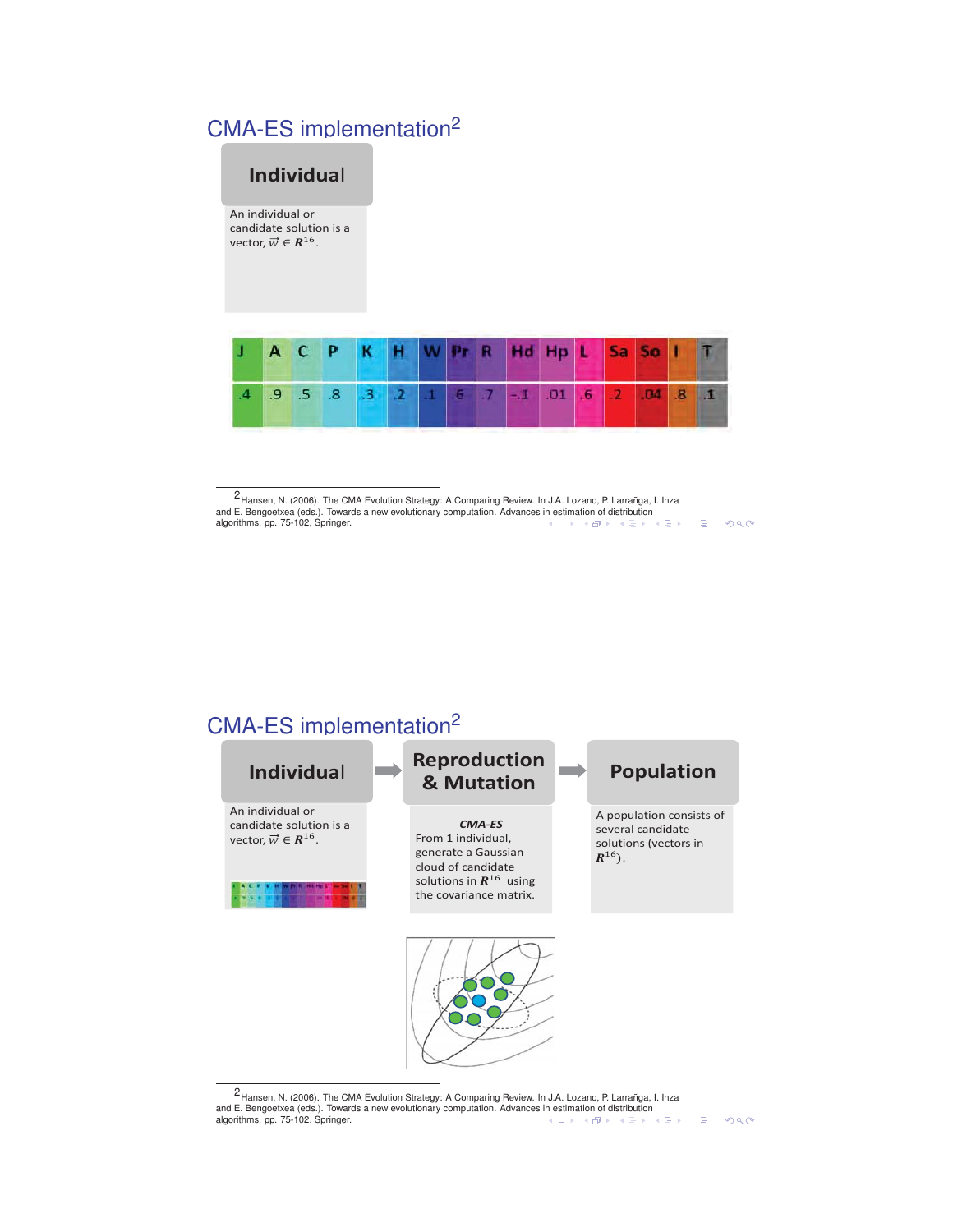### CMA-ES implementation<sup>2</sup>

| <b>Individual</b>                                                                      | <b>Reproduction</b><br>& Mutation                                                                               |  | <b>Population</b>                                                                     |  |
|----------------------------------------------------------------------------------------|-----------------------------------------------------------------------------------------------------------------|--|---------------------------------------------------------------------------------------|--|
| An individual or<br>candidate solution is a<br>vector, $\vec{w} \in \mathbb{R}^{16}$ . | <b>CMA-ES</b><br>From 1 individual,<br>generate a Gaussian<br>cloud of candidate<br>solutions in $R^{16}$ using |  | A population consists of<br>several candidate<br>solutions (vectors in<br>$R^{16}$ ). |  |
|                                                                                        | the covariance matrix.                                                                                          |  |                                                                                       |  |
| <b>Selection</b>                                                                       | <b>Evaluate fitness</b>                                                                                         |  |                                                                                       |  |
| The candidate solution<br>with the hest<br>performance (min.<br>fitness) survives      | $S = \sum_{i=1}^{16} w_i S_i$ .                                                                                 |  | Node-node pairs w/top<br>scores in S are predicted.<br>new links.                     |  |
| selection.                                                                             |                                                                                                                 |  | # incorrect links<br>Fitness=<br># predicted links                                    |  |

<sup>2</sup> Hansen, N. (2006). The CMA Evolution Strategy: A Comparing Review. In J.A. Lozano, P. Larrañga, I. Inza<br>and E. Bengoetxea (eds.). Towards a new evolutionary computation. Advances in estimation of distribution<br>algorit

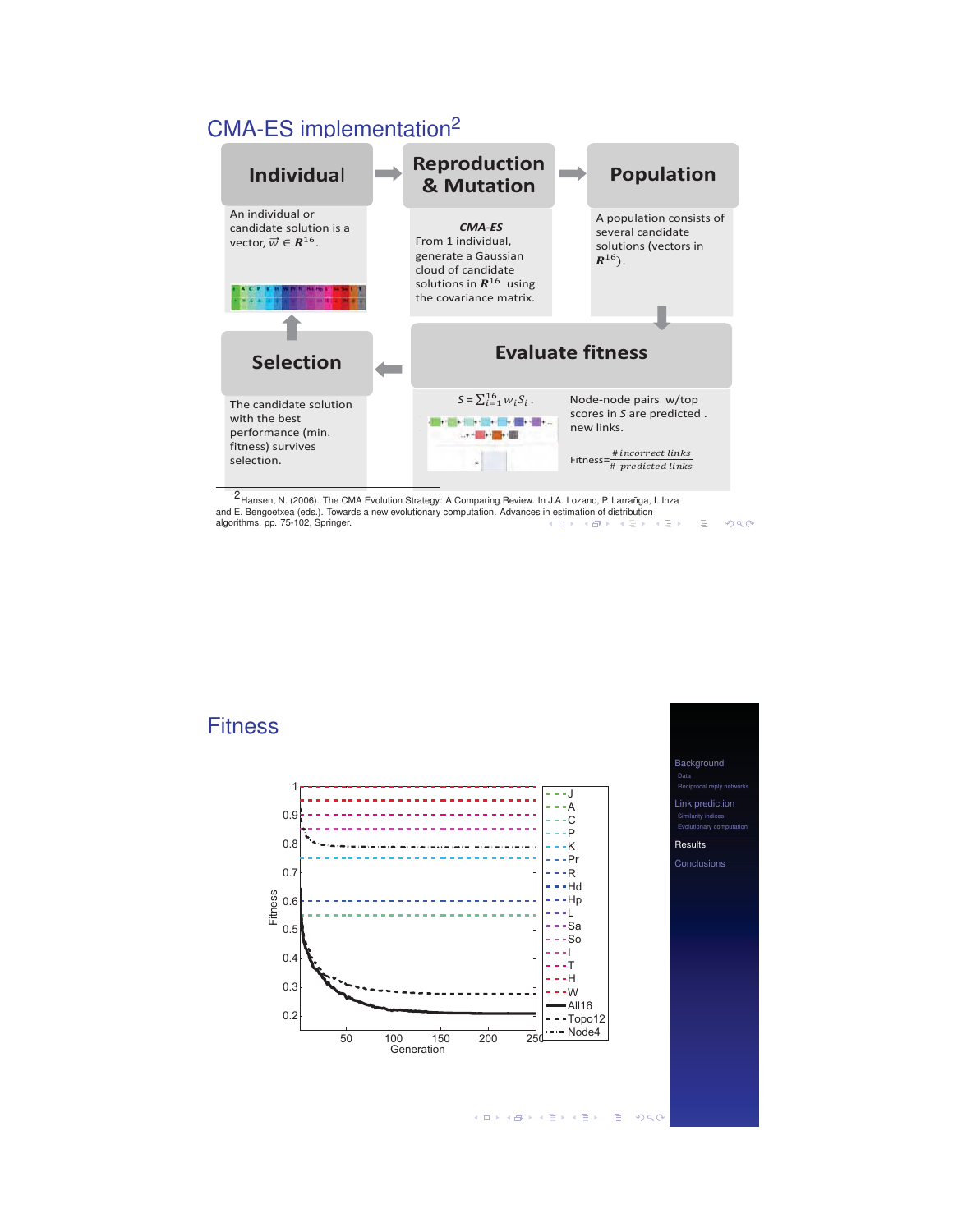



#### Receiver Operating Curve







**KO ▶ K@ ▶ K ミ K K ミ K \_ E \_ K Q Q Q Q**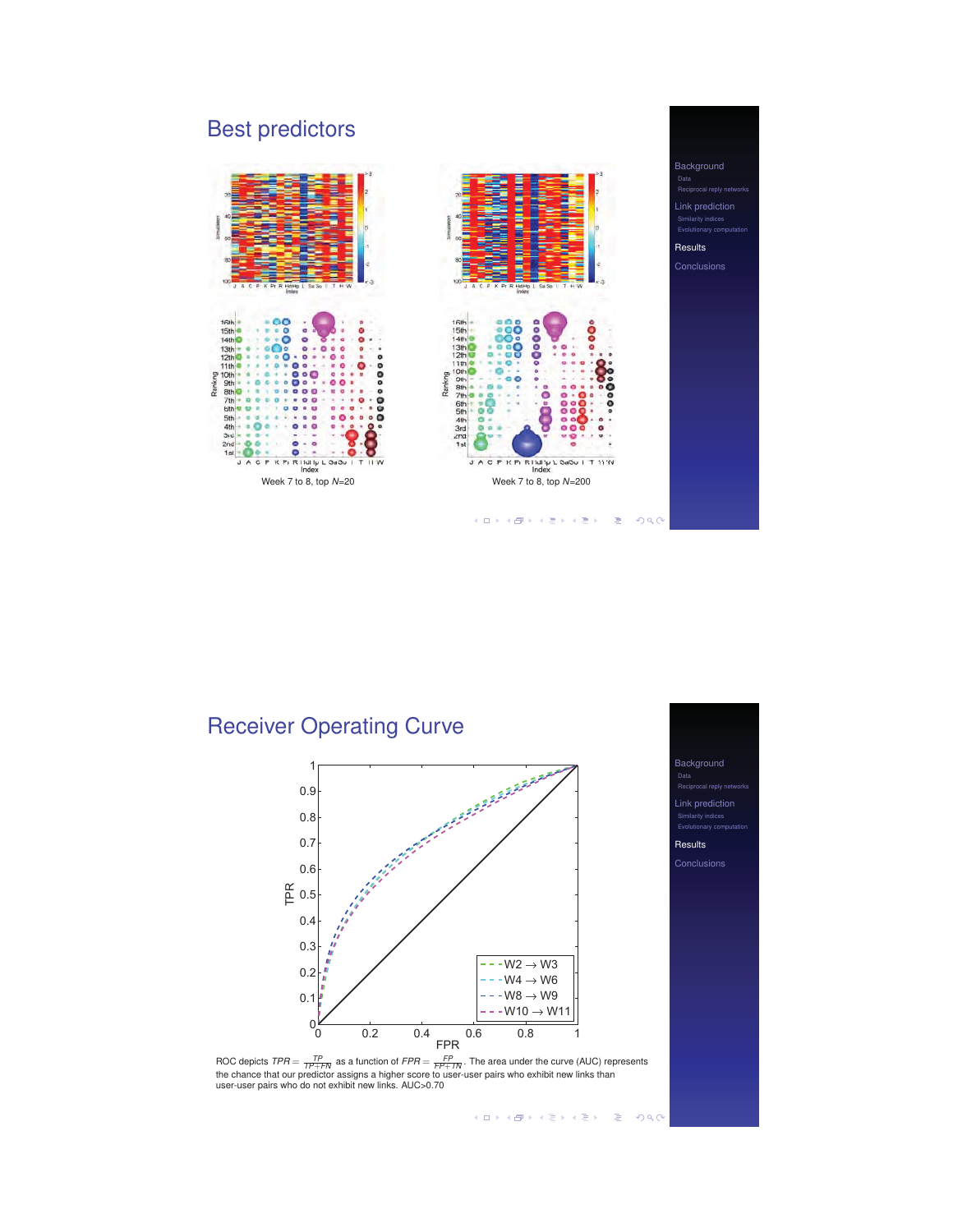#### Precision



Reciprocal reply networks

Similarity indices Evolutionary computation

Precision depicts *TP TP*+*FP* . High precision is achieved for top*<sup>N</sup>* <sup>&</sup>lt; 20, which is often the region of interest. The precision for predicted links in  $W4\to W5'$  is lower than the other weeks and this may be due to missing data for those weeks



KOKK@KKEKKEK E 1990